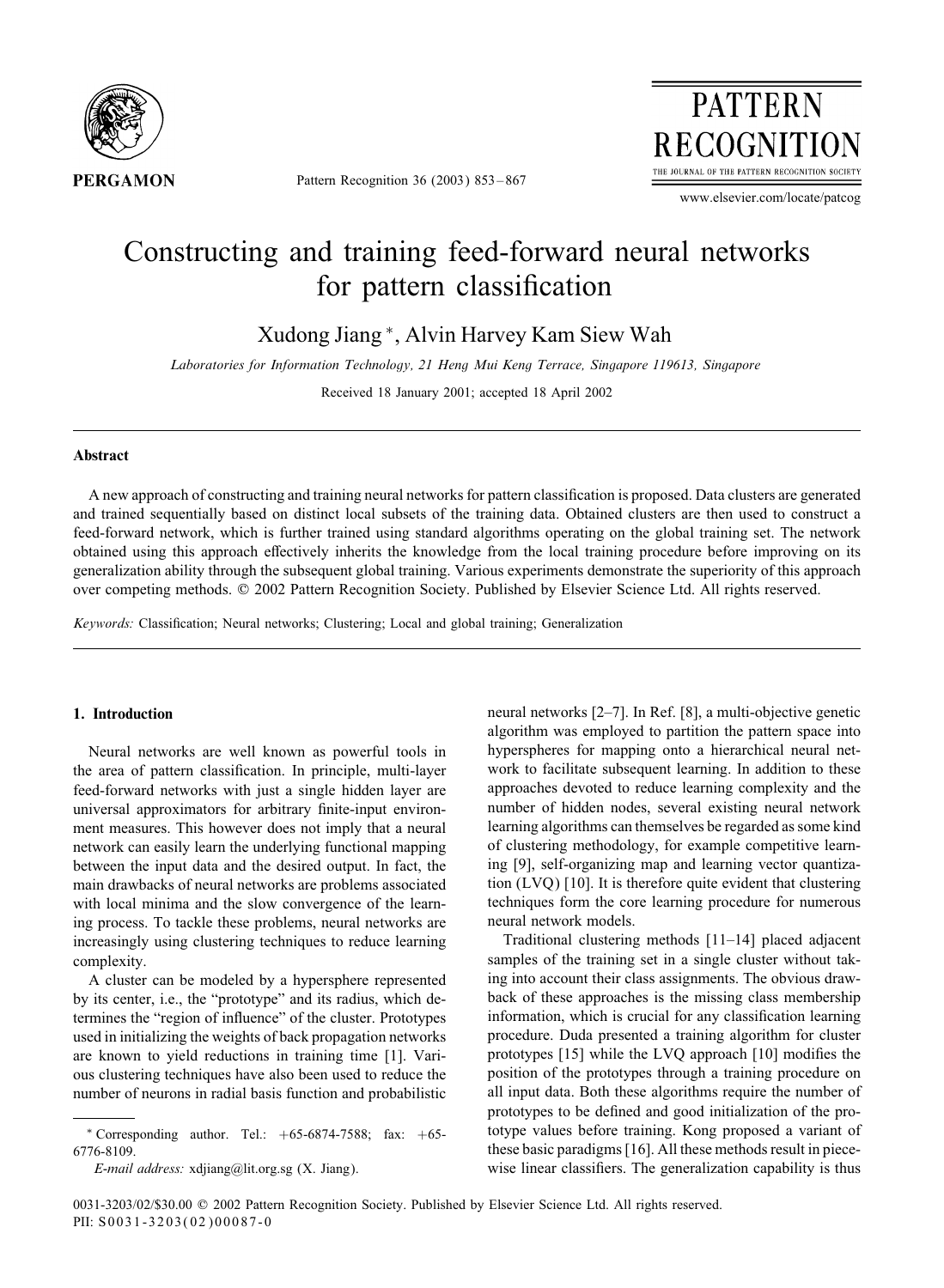relatively poor. The distribution of the prototypes approximates the distribution of the learning data. This results in that each prototype of one class represents a cluster that encloses roughly equal number of learning samples. To form a complicated decision boundary, a large number of prototypes are therefore needed to precisely approximate the training data distribution. In RCE approach [17], prototypes can neither be modified nor removed, but any misclassification reduces the scope of the prototype vector. Thus, the RCE clustering technique does not minimize the number of clusters that a particular classification task requires. Musavi meanwhile presented a clustering algorithm [5] to reduce the number of nodes of RBF networks. As clusters are restricted from enclosing any samples of the other classes, this technique usually leads to a large number of clusters.

In view of the drawbacks of methods discussed above, we present an efficient iterative locally trained clustering (LTC) technique, which generates clusters sequentially, moves cluster's centers generally away while enlarging their scope towards the Bayes decision surfaces by using local subsets of the training data. Clusters therefore grow to contain more andmore samples within the Bayes decision region during training. The procedure for training a cluster is based on a local subset of training data. Thus, the complex training data-structures that are far from a cluster will not increase the complexity of the training procedure for this cluster. The ground ideas of this training procedure are decomposing a complicated data structure of the whole training set into a number of simple subsets, modifying and enlarging clusters to let them capture training samples as more as possible so long as the clusters are within the Bayes decision region. Therefore, this procedure simplifies the training and minimizes the number of clusters. The obtained clusters are then used to construct a feed-forward neural network, which contains piecemeal knowledge obtained from the individual local learning procedures. Finally, all the individual pieces of knowledge are integrated and generalized by training the constructed network using the entire set of training data. The resulting locally and globally trained  $(LGT)$ network is then applied on several benchmark classification problems to access its performance and compare it with other representative clustering approaches and neural networks.

# 2. Local training clusters (LTC) algorithm

Consider a training data set with M classes  $C = C<sup>1</sup> \cup C<sup>2</sup> \cup$  $\cdots \cup C^M$ , where C is a set of N-dimensional pattern feature vectors  $X = (x_1, x_2, \dots, x_N)^T$  whose class memberships are known. For each class  $C^m$ , we define its inverse class as  $C^{mo} = C - C^m$ . Let  $p(X|C^m)$  and  $p(X|C^{mo})$  denote the conditional probability density functions of  $X$  belonging to class  $C^m$  and  $C^{mo}$ , respectively. The *i*th hypersphere cluster  $C_i^m$  of the *mth* class  $C^m$  is represented by its center or

prototype  $V_i^m$  and its radius  $r_i^m$ . The simplest measure of similarity between samples  $X$  and cluster's center is the Euclidean distance  $\| \bullet \|$ . A sample X is a member of  $C_i^m$ , i.e.  $X \in \mathbb{C}_i^m$ , if and only if

$$
||X - V_i^m|| \leqslant r_i^m. \tag{1}
$$

Suppose the number of samples in cluster  $C_i^m$  is  $n_i^m$ . It should be noted that a cluster  $C_i^m$  could enclose samples from class  $C^m$  as well as its inverse class  $C^{mo}$ . Let  $R_i^m$  and  $F_i^m$  be the two subsets that enclose the "correct" and "wrong" samples of cluster  $C_i^m$ , respectively, i.e.  $R_i^m = \{X | X \in C_i^m \cap C^m\}, F_i^m = \{X | X \in C_i^m \cap C^{mo}\}.$  The mean value and the number of learning samples in subsets  $R_i^m$  and  $F_i^m$  are denoted by  $Mr_i^m$ ,  $nr_i^m$  and  $Mf_i^m$ ,  $nf_i^m$ , respectively.

The training procedure for clusters should move their centers  $V_i^m$  away while expanding their radius  $r_i^m$  towards the Bayes decision surfaces in the hope that clusters can grow to enclose more samples of its own class within the Bayes decision region. For most practical problems, we can assume that in the decision region of class  $C<sup>m</sup>$  there are a higher probability density for class  $C<sup>m</sup>$  and a lower probability density for class  $C^{mo}$  in the region far away from the Bayes decision surfaces than that near the Bayes decision surfaces. It is therefore a right way to modify a cluster  $C_i^m$ by moving its center to where there are a higher probability density of its own class and a lower probability density of its inverse class. It is easy to see that  $V_i^m$  is the geometric center of cluster  $C_i^m$  and  $Mr_i^m$  and  $Mf_i^m$  are the centers of gravity of the subset  $R_i^m$  and  $F_i^m$ , respectively. Thus in most cases:

$$
p(X|C^m)|_{X=Mr_i^m} \geqslant p(X|C^m)|_{X=V_i^m}
$$
\n(2)

and

$$
p(X|C^{mo})|_{X=Mf_i^m} \geqslant p(X|C^{mo})|_{X=V_i^m}.
$$
\n(3)

Formulas  $(2)$  and  $(3)$  are definitely true at least if the two conditional probability densities vary monotonously in the region of influence of the cluster. Therefore, cluster centers  $V_i^m$  should be drawn towards  $Mr_i^m$  and away from  $Mf_i^m$  in the hope that the cluster can enclose more samples of the correct class  $C^m$  and less samples of the inverse class  $C^{m_0}$ . The cluster radius  $r_i^m$  could then be enlarged somewhat since the cluster center might be drawn away from the Bayes decision surface.

The training data set  $C^a$  for training the first cluster of a class is the entire training set  $C$ . We first assign an arbitrary sample  $X_r$  of class  $C^m$  to be a cluster center  $V_i^m$ ; then search the nearest neighboring sample  $X_f$  of the inverse class and let the initial cluster radius  $r_i^m = ||X_f - V_i^m||$ . In this way, a cluster  $C_i^m$  is generated with  $nr_i^m \geq 1$  and  $nf_i^m = 1$ . Initially, let  $V_i^m(t) = V_i^m$ ,  $r_i^m(t) = r_i^m$  and a parameter  $j(t) = 0$ . The proposed iterative LTC algorithm for training one cluster is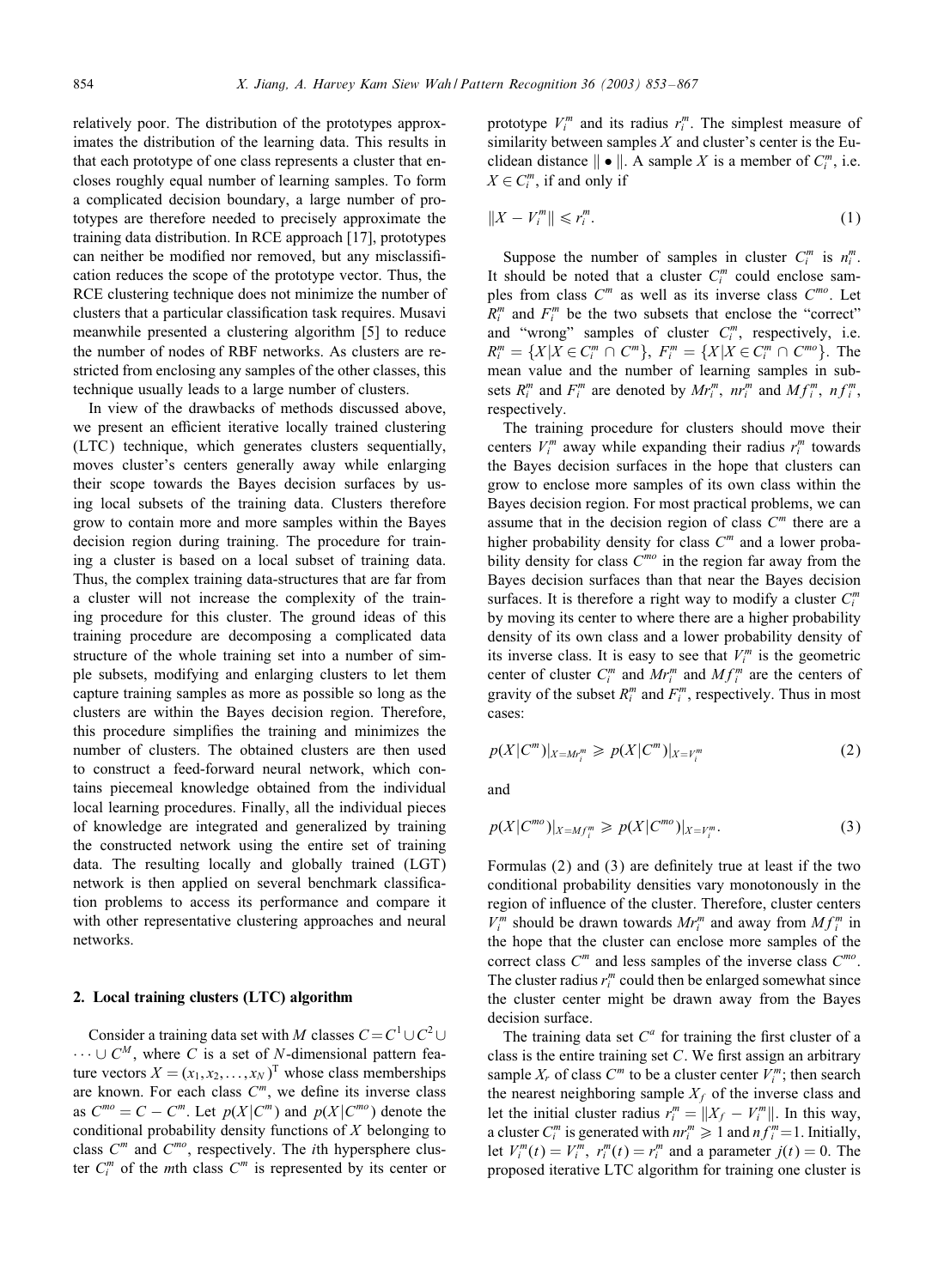Step 1: 
$$
V_i^m(t+1) = V_i^m(t) + lr1 \left[ \frac{nr_i^m(t)}{n_i^m(t)} [Mr_i^m(t) -V_i^m(t)] - \frac{n f_i^m(t)}{n_i^m(t)} [Mf_i^m(t) - V_i^m(t)] \right].
$$
 (4)

Step 2: 
$$
r_i^m(t+1) = r_i^m(t) + lr2(t) \lfloor ||V_i^m(t+1) - V_i^m(t) || + \varepsilon].
$$
 (5)

*Step* 3: If  $\sum_{i=1}^{m}(t+1) \leq n_i^{m}(t)$ then  $lr2(t + 1) = 1.2lr2(t)$ . if  $[nr_i^m(t+1) - nr_i^m(t)]$ 

$$
\langle [nf_i^m(t+1) - nf_i^m(t)]
$$
  
then  

$$
\begin{cases} h2(t+1) = 0.9hr2(t) \\ r_i^m(t+1) = r_i^m(t) \\ j(t+1) = j(t) + 1. \end{cases}
$$
 (7)

Step 4: if 
$$
[nr_i^m(t+1) - nr_i^m] \geq [nf_i^m(t+1) - nf_i^m]
$$

then 
$$
\begin{cases} V_i^m = V_i^m(t+1) \\ r_i^m = r_i^m(t+1). \end{cases}
$$
 (8)

*Step* 5: if  $j(t + 1) \le Ts$  and  $(C^a - C_i^m) \ne \Phi$ 

then  $(t + 1) \Rightarrow t$  and goto step 1,

else stop training this cluster:

 $l_1$  and  $l_2(t)$  are the learning rates and generally  $0 < lr1$ ,  $lr2(t = 0) \leq 1$ .  $\varepsilon$  is a very small positive constant that is used to ensure  $r_i^m(t + 1) > r_i^m(t)$  after step 2 even if  $V_i^m(t + 1) = V_i^m(t)$ . The cluster is iteratively trained until it either encloses all samples in the training set  $C^a$  or cannot be enlarged for *Ts* times of modification.

The detailed rationales for each processing step are as follows. Step 1 modifies the cluster center toward the center of mass of its own class and away from the center of mass of its inverse class with learning rates weighted by the corresponding numbers of samples  $nr_i^m(t)$  and  $nf_i^m(t)$ , respectively. In most cases, especially if the cluster is near the Bayes decision surface, the cluster center will be moved away from the Bayes decision surfaces. Although this is not always true, step 1 at least attempts, only with the knowledge of the data distribution within the cluster, to enclose more samples of its own class and less samples of its inverse class. Step 2 enlarges the cluster in the hope of that the cluster can be enlarged somewhat without exceeding the Bayes decision surfaces since step 1 may move the cluster center

away from the Bayes decision surfaces. Since this is not always successful, step 3 controls the learning parameters and the cluster growing process. Specifically, the learning rate  *will increase if the modified cluster does not enclose* more samples after step 2. This is important since the training samples are discretely distributed and the scale-space of training data might be quite different for different learning tasks. If there exist training samples outside the cluster, Eq. (6) ensures the cluster after step 2 enclosing more samples after some numbers of iterations. If the enlarged cluster increases its inverse class samples more than the correct class ones, the learning rate *lr*2 will be decreased, the cluster not enlarged and the counter  $j(t)$  incremented by one. The cluster will however still be modified to reflect its new data composition in the hope that this will lead to successful enlargement of the cluster in the next or following iterations. However, this is not definitely true in every case. Therefore, step 4 records successful modifications of the cluster during the training procedure and the final trained cluster parameters are  $V_i^m$  and  $r_i^m$  instead of  $V_i^m(t)$  and  $r_i^m(t)$ . Step 4 is important because the training procedure does not guarantee for each training iteration to get a better cluster than before. It ensures the best cluster parameters, in the sense of the largest value of  $(nr_i^m - nf_i^m)$ , to be recorded during the training procedure. Finally, step 5 provides the stopping criterion for the procedure of training a cluster, i.e. training will terminate if the cluster encloses all samples of the training set  $C^a$  or there is no cluster enlargement for  $Ts$  times. Otherwise, the procedure will repeat from step 1 through 5. Thus, given a limited value of *Ts*, the training procedure is going to converge for a finite training set. It is worth noting that the number of learning iterations is adaptive and typically different for each cluster.

We wish to point out that this training algorithm may not necessarily be the best method for every type of data distribution. It however provides a simple, fast and rational procedure to capture as many correct training samples as possible to form a local decision region. It may be possible to devise more sophisticated cluster models but this will lead to a significant increase in training time with no guarantee of performance improvements. Furthermore, the learning rates  *and*  $*lr*2$  *provide the mechanism to adjust the trade-off* between the amount of training data incorporated into the cluster for each iteration and the total training time involved. For our experiment, we utilized a predetermined constant value for *lr*1 while *lr*2 increases and decreases based solely on step 3 of the training procedure.

Fig. 1 illustrates a one-dimensional example showing the operation of the LTC algorithm in different regions with dissimilar data distribution.  $p(C^m)$  and  $p(C^{mo})$  are the a priori probabilities of occurrence of classes  $C^m$  and  $C^{mo}$ , respectively while *DR* is the Bayes decision region of class  $C^m$ . The feature space is divided into 5 regions, R1 to R5, as shown in Fig. 1.

If a small cluster for class  $C<sup>m</sup>$  is initially generated within the region  $R2$  or  $R4$ , or around the boundaries between  $R1$ 

(6)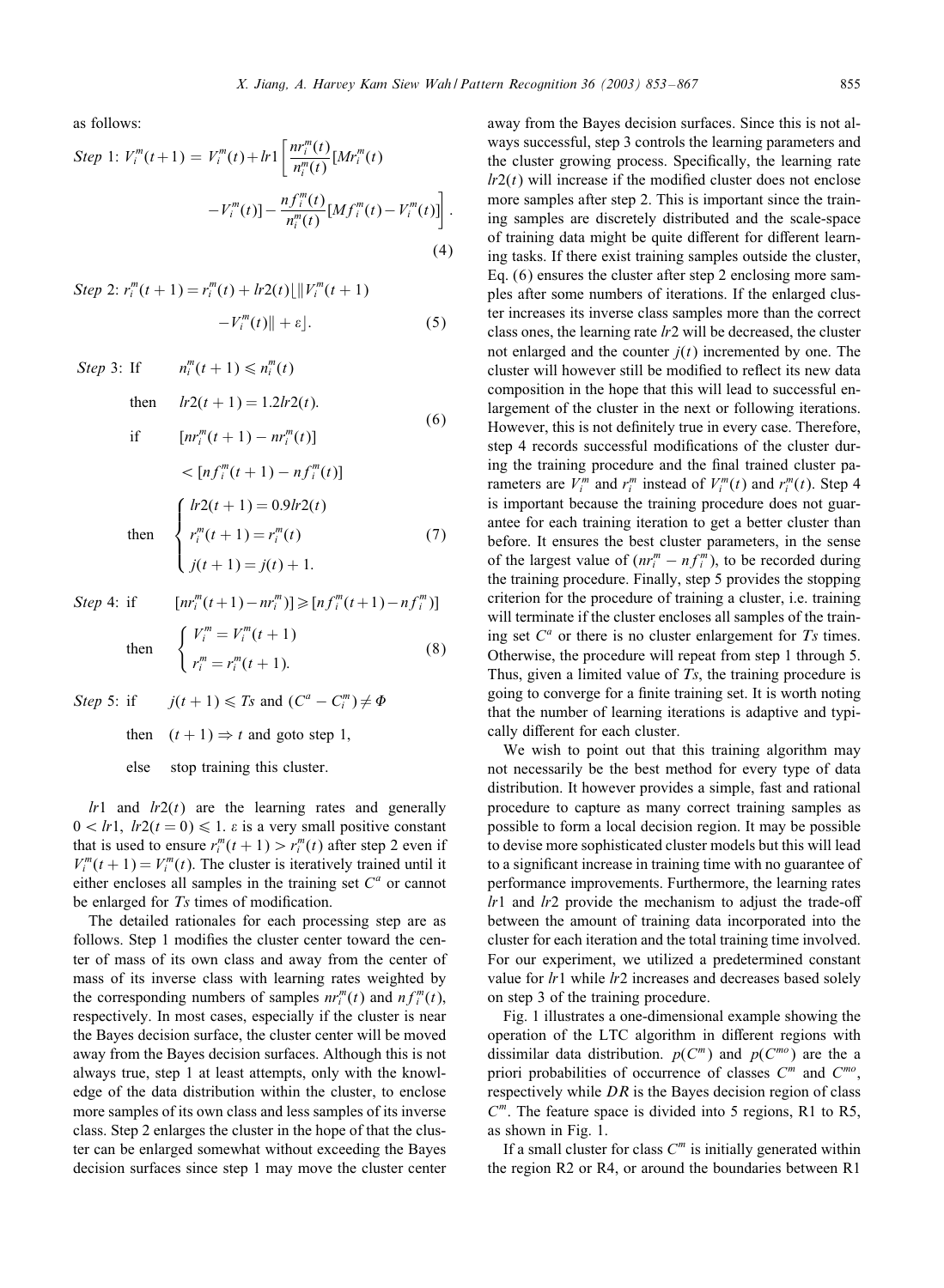

Fig. 1. Examples of the LTC training procedure in different regions.

and R2 or R4 and R5, Eqs.  $(4)$  and  $(5)$  will drag the cluster center away from the Bayes decision surfaces while enlarging the cluster size (as illustrated by  $C_1^m(t)$ ,  $C_1^m(t + 1)$  and  $C_1^m(t+2)$  in Fig. 1). Conversely, if a small cluster for class  $C<sup>m</sup>$  is generated within the region R3, or between R2 and R3 or R3 and R4, the cluster will still be enlarged by the training procedure even though the cluster center may not necessarily be dragged away from the Bayes decision surfaces (as illustrated by  $C_2^m(t)$ ,  $C_2^m(t+1)$  and  $C_2^m(t+2)$  in Fig. 1). When a cluster grows to a certain size, modifications of the cluster may cause its region to exceed the Bayes decision surfaces even if it is not enlarged. However, the next modification of the cluster may draw it away from the decision boundaries while further enlarging the cluster. Examples  $C_3^m(t)$ ,  $C_3^m(t+1)$  and  $C_3^m(t+2)$  in Fig. 1 illustrate this case. After a number of iterations, the region of influence of a cluster may approximate the Bayes decision region DR. Even if a cluster  $C_i^m$  could not grow large enough to cover the decision region when its training procedure terminates, training samples of  $C^m$  outside the region of influence of  $C_i^m$ but within DR will generate other clusters, which together with  $C_i^m$  will approximate the whole decision region.

If an undesired extremely small cluster for class  $C<sup>m</sup>$  is generated within the region R1 or R5, it will not be enlarged. Every updating iteration will likely result in the condition of Eq. (7) to be true. The training procedure will therefore terminate very fast and the cluster will remain very small if the cluster is not moved out of the inverse class regions. These extremely small clusters will be discarded from the final cluster set. This is an important step especially in the cases where samples of different classes are heavily overlapping. For example in Fig. 1, a large number of extremely small clusters for class  $C<sup>m</sup>$  could be generated in regions R1 and R5. This will not only unnecessarily increase the number of hidden units of the neural network constructed later on but also lead to over-fitting and consequently, poor generalization. Unfortunately, there is no general satisfactory method to determine the minimum acceptable cluster size if one has only the training set and no other knowledge about the data. A similar problem is that one cannot determine the optimal  $k$  for  $k$ -nearest neighbor classifier to perform the best generalization if only a training data set is available. For our experiments, clusters will be discarded if their number of correct samples  $nr_i^m$  is smaller than a predetermined minimal value  $nr_{min}$ .

Having trained  $C_i^m$ , the set of correct samples within the cluster  $C_i^m$  (all X,  $X \in R_i^m$ ) is removed from the training set  $C^a$  ( $C^a - R_i^m \Rightarrow C^a$ ). The algorithm then generates and trains another cluster  $C_{i+1}^m$  for class  $C^m$ , using the same procedure as before but now using the reduced training set. This procedure will be continued until there are no samples of class  $C<sup>m</sup>$  left in the remaining training set. Then, clusters of other classes are generated and trained based on the whole training set  $C^a = C$ , using the same procedure. Fig. 2 illustrates the flowchart of the proposed LTC training procedure where  $q_m$  is the number of clusters generated for class  $C^m$ .

The above-proposed LTC algorithm generates clusters sequentially, trains each cluster iteratively using local data within the cluster. It decomposes a complex learning task represented by the entire training data set into a number of simple sub-problems operating on small local training sets. Each cluster captures a piece of knowledge efficiently and rapidly without being sidetracked or affected by training data beyond the local vicinity of the cluster. Therefore, this training procedure overcomes problems such as Moving-target or Herd-effect [18], Crosstalk [19,20] and Catastrophic interference [8,21], which often occur in monolithic network learning. The LTC training algorithm generally minimizes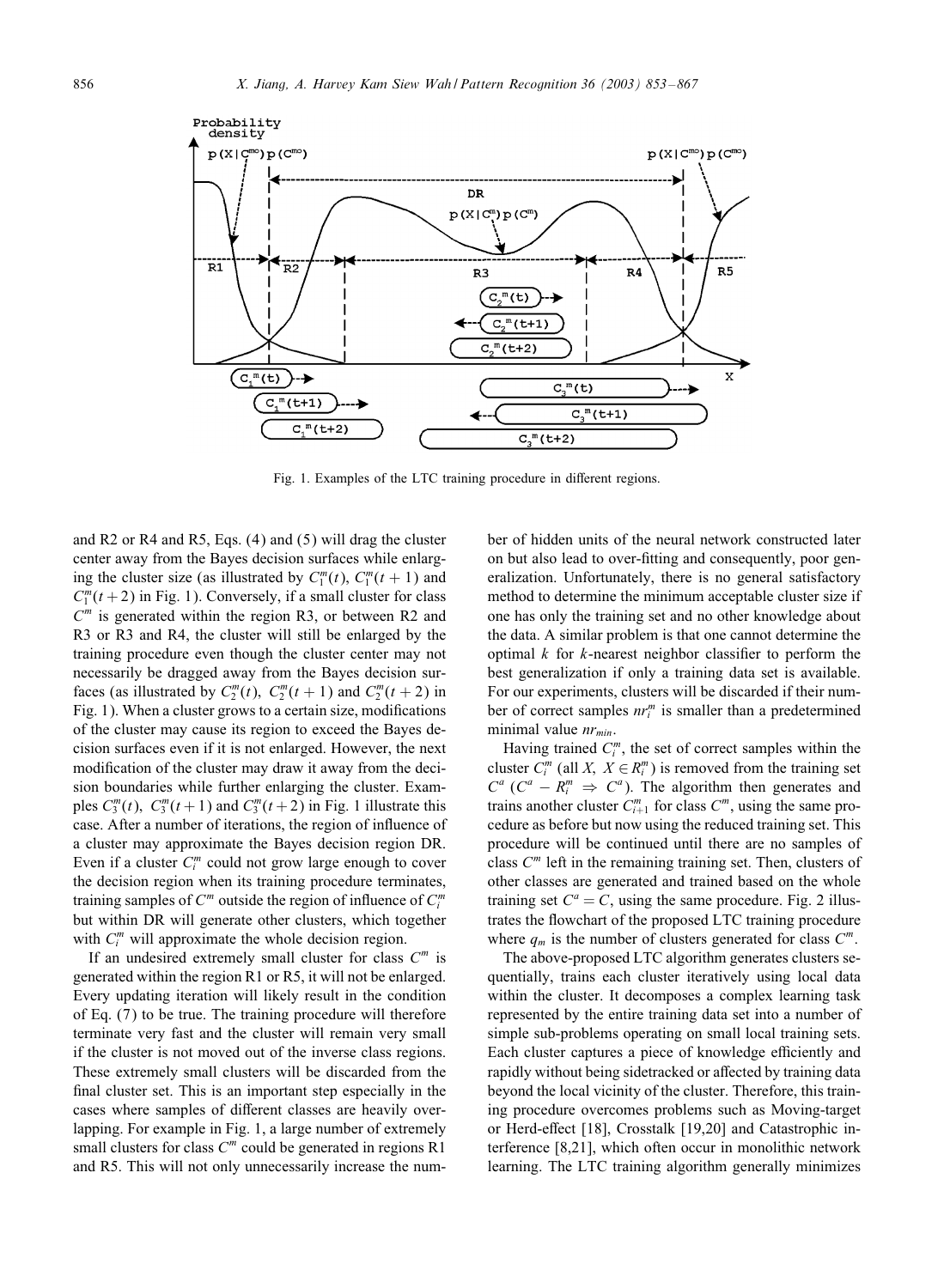

Fig. 2. Flowchart of the LTC training procedure.

the number of clusters for a typical classification task in comparison to some other clustering-basedapproaches. This will reduce the resultant neural network size as well as increase its generalization ability. However, as the algorithm uses hypersphere clusters, sufficiently anisotropic decision regions might result in larger number of clusters with subsequent adverse effects on network size and generalization ability.

The LTC algorithm produces a series of clusters  $C_i^m$  represented by their centers  $V_i^m$ , regions of influence  $r_i^m$  and class membership  $m$ . Based on the trained clusters, a two-layer feed-forward neural network (called the LTC network) can be constructed with threshold transfer functions as shown in Fig. 3. The first layer classifies input samples to various clusters by the weights  $V_i^m$  and the thresholds  $r_i^m$ . Each hidden node that represents a cluster becomes activated if and only if

$$
-\|X - V_i^m\| + r_i^m > 0\tag{9}
$$

as the chosen threshold transfer function is given by

$$
thd(\text{arg}) = \begin{cases} 1 & \text{if } \text{arg} > 0, \\ 0 & \text{otherwise.} \end{cases} \tag{10}
$$

The second layer combines all clusters with the same class membership into one class. The weights  $w_{ms}^2$  between the hidden nodes  $s$  and output nodes  $m$  are assigned to be 1 if the cluster  $s$  has class membership  $m$ ; otherwise, they take the value of  $-1$ . The thresholds  $b_{ms}^2$  are set to be  $-0.5$ . This assignment of network structure facilitates further global training of the network as detailed in the next section.

The LTC algorithm and network has several limitations that need to be addressed. Firstly, the local training procedure may produce sub-optimal placements of cluster centers. Secondly, due to its dependence on hypersphere clusters, the LTC network can only form piecewise spherical decision regions, which may leave holes (regions not covered by any cluster) or produce some conflict regions (regions covered by clusters of different classes). These limitations degrade the generalization performance of the network. Fortunately, the drawbacks could be overcome by fine-tuning the network using standard algorithms used in feed-forward neural networks and operating on the global set of training data. At this training stage, each training sample will contribute to the modification of each neuron parameter of the constructed network, thereby enhancing its overall generalization ability.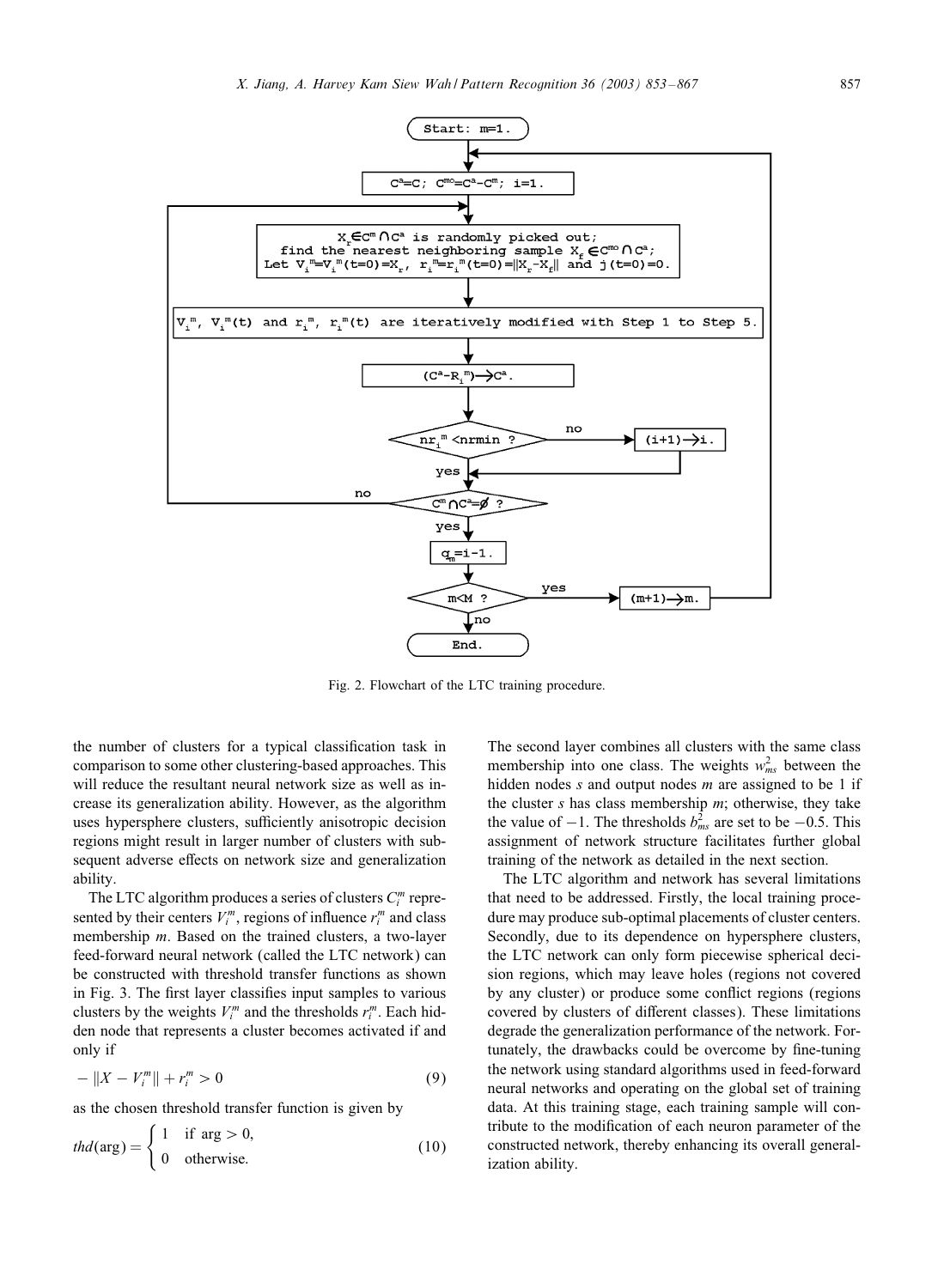

Fig. 3. LTC neural network constructed with clusters.



Fig. 4. Clusters represented by the threshold functions (-) and (a) Gaussian basis functions with  $h_i^m = 1(\cdot \cdot \cdot)$ ; 0.5(- $\cdot \cdot \cdot$ ); 0.125(--) for  $r_i^m = 0.5$ , (b) and (c) sigmoid functions with  $t_i^m = 10(\cdots)$ ; 20(----); 80(--) for  $r_i^m = 0.5$  and 0.125, respectively and (d)  $t_i^m = 160(\cdots)$ ;  $320(\cdots)$ ; 1280(--) for  $r_i^m = 0.125$ .

#### 3. Network fine-tuning with the global training set

At this training stage, it is necessary to use "soft" nonlinear transfer functions such as the Gaussian function usedin RBF networks or the sigmoid function used in multi-layer perceptrons (MLPs). In the LTC network, a cluster  $C_i^m$  is represented by the output of a hidden unit with the hard threshold function

$$
o_i^m = thd(-\|X - V_i^m\| + r_i^m). \tag{11}
$$

If a Gaussian basis function is used in the network, a cluster will be represented by

$$
o_i^m = \exp(-\|X - V_i^m\|^2 / h_i^m),\tag{12}
$$

where  $h_i^m$  is a smoothing parameter, which controls both the radius of the cluster and the steepness of the transfer function. This implies that an excessively flat Gaussian function must be used to represent a large cluster. Similar criticisms and analysis of related basis functions for RBF networks were presented in Ref. [22]. Fig. 4a illustrates a cluster ( $V_i^m = 1$ ,  $r_i^m = 0.5$ ) represented by a threshold

function and Gaussian functions with different smoothing parameter values.

If a sigmoid function is used, the cluster can be then represented by

$$
o_i^m = \frac{1}{1 + \exp(-t_i^m(-||X - V_i^m||^2 + (r_i^m)^2))},
$$
\n(13)

where  $t_i^m$ , the temperature parameter, controls the steepness of the function. The cluster radius and function steepness can thus be independently controlled using the parameters  $r_i^m$  and  $t_i^m$ , respectively. Fig. 4b compares sigmoid functions with different smoothing parameter values. It is easy to see that the sigmoid function can arbitrarily accurately approximate the threshold function if the smoothing parameter is sufficiently large. This is but not the case for Gaussian function. Comparing Fig. 4a and b, it is obvious that the sigmoid function does a better job of representing a cluster than the Gaussian function. This provides the essential motivation for selecting the sigmoid function as the basis for the global training.

Although large values of  $t_i^m$  has the network well inheriting the characteristics of the LTC network, too large values of  $t_i^m$  would result in a network almost the same as the LTC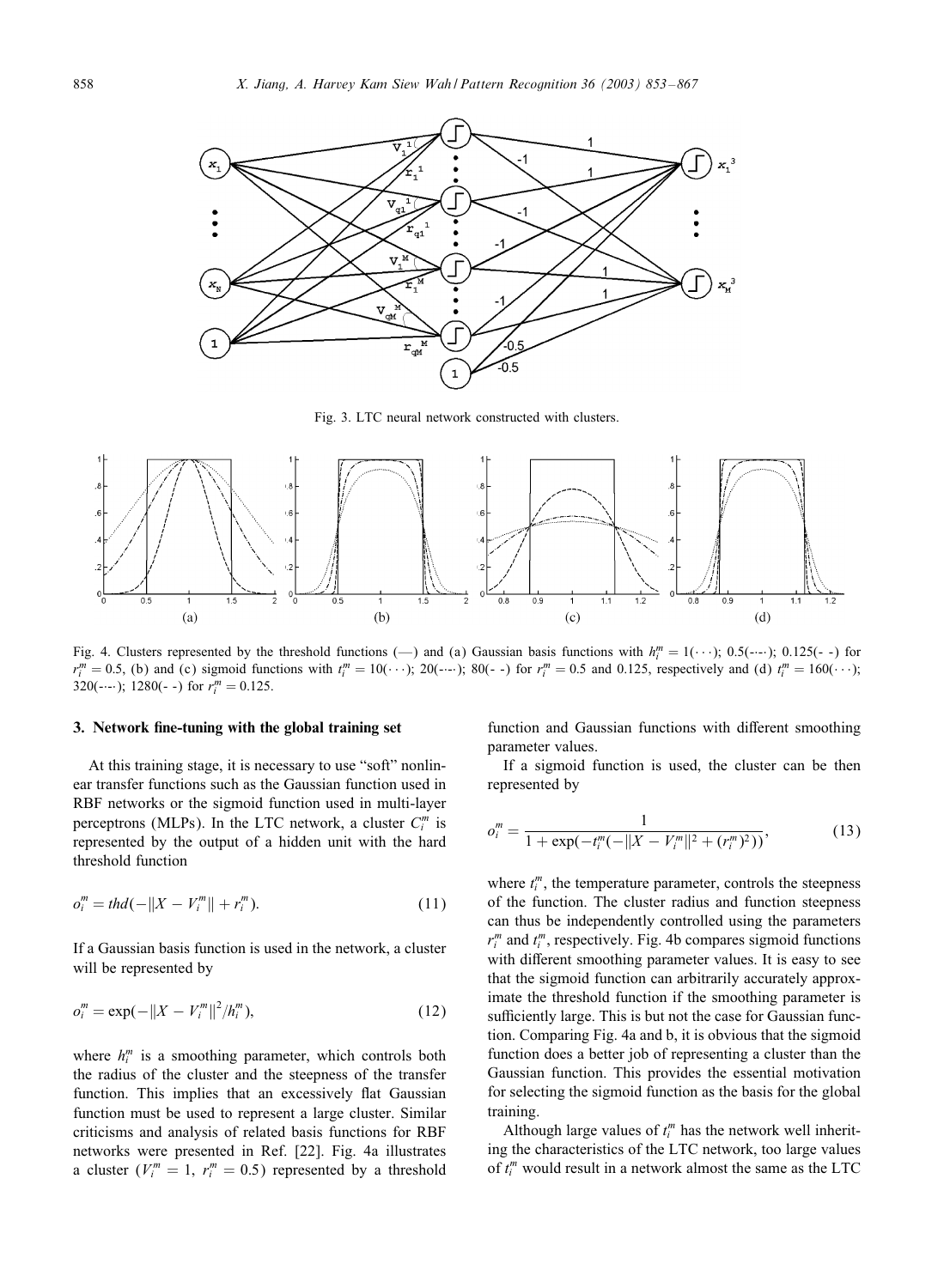network with hard threshold functions. Consequently, the network would lack the flexibility needed to finely tune the weights to produce the final enhanced LGT network. Conversely, too small values of  $t_i^m$  results in the network deviating too far from the LTC network leading to a slow rate of global learning. Furthermore, the values of the smoothing parameter  $t_i^m$  should be adaptive for each hidden unit due to the different sizes of clusters involved. Fig. 4c depicts sigmoid functions with the same values of  $t_i^m$  as in Fig. 4b but now used to represent a cluster with  $r_i^m$  of 0.125 (1/4 times as large as that in Fig. 4b). It is obvious that the functions in Fig. 4b and c appear starkly different despite possessing the same values of  $t_i^m$ . We thus need to normalize the temperature parameter  $t_i^m$  with respect to the cluster size. This is achieved using the following heuristic formula:

$$
t_i^m = \frac{sc}{(r_i^m)^2},\tag{14}
$$

where *sc* is a constant and empirical studies conclude that  $1 \leqslant sc \leqslant 5$  produces good results.

Fig. 4d illustrates sigmoid functions with values of  $t_i^m$  16 times as large as that used in Fig. 4c for a cluster with size of  $1/4$  times as large as that in Fig. 4b. We believe that if we select a smoothing parameter for a large cluster as in Fig. 4b, the choice of the smoothing parameter in Fig. 4dis more reasonable than in Fig. 4c for a small cluster. Eq.  $(14)$  provides the means of effectively using the nonlinear sigmoid transfer function for every hidden node. For the output layer we simply assign the smoothing parameters to be ones.

In order to use standard algorithms (for example, BP and its various variants, Quickprop and Rprop) to train the network, it is convenient to use dot products instead of calculating Euclidean distances. This can be achieved without any loss of information by adding an additional component to the input vector of the network. We first convert the N-dimensional input vector X to an  $(N + 1)$ -dimensional vector  $X^1$  such that

$$
X^1 = [X^T, \|X\|^2]^T.
$$
\n(15)

Then define

$$
V_i^{\prime m} = [(V_i^m)^T, -1/2]^T
$$
\n(16)

and

$$
g_i^m = \frac{1}{2} [(r_i^m)^2 - ||V_i^m||^2]. \tag{17}
$$

Since

$$
- ||X - V_i^m||^2 + (r_i^m)^2 = 2(V_i^m)^T X - ||X||^2
$$
  

$$
- ||V_i^m||^2 + (r_i^m)^2
$$
 (18)

we have samples  $X \in C_i^m$  if and only if

$$
\left(V_i^{'m}\right)^{\mathrm{T}} X^1 + g_i^m > 0. \tag{19}
$$

Although (19) with dot product conducts the same function as (9) with Euclidean distance operation, the weights modification in the later global training may have (19) deviating the Euclidean distance operation. This implies that the introduction of the dot product may give the LGT network more freedom for further training than keeping the Euclidean distance operation in the LGT network. This will be illustrated by examples of weights modification and nonspherical decision regions of the LGT network in the next section.

In practice, we multiply the weights and thresholds of the first layer by the smoothing parameter obtained in Eq.  $(14)$ and use the standard sigmoid transfer function with the unit smoothing parameter, which simplifies the global training procedure. The weight vectors  $W_s^1$  and the thresholds  $b_s^1$  of the first layer are therefore initialized as follows:

$$
W_s^1 = t_i^m \cdot (V_i'^m)^T,
$$
\n(20)

$$
b_s^1 = t_i^m \cdot g_i^m. \tag{21}
$$

with

$$
s = i + \sum_{j=0}^{m-1} q_j, \quad i \leq q_m, \ q_0 = 0.
$$
 (22)

The weights  $w_{ms}^2$  of the second layer between the hidden nodes  $s$  and output nodes  $m$  are given by

$$
w_{ms}^{2} = \begin{cases} 1 & \text{if } \sum_{j=0}^{m-1} q_{j} < s \leqslant \sum_{j=0}^{m} q_{j} \\ -1 & \text{others} \end{cases}
$$
 (23)

while the thresholds  $b_{ms}^2$  are set to be  $-0.5$ .

Now our LGT network is constructed (initialized) with the dot product and the sigmoid transfer functions. The constructing procedure uses all information of the clusters obtained from the LTC algorithm  $(V_i^m, r_i^m, q_m$  and the class membership of the cluster). After this procedure, the network can be further trained with various standard methods (such as the BP, Quickprop or Rprop algorithms) by using the global set of training data. The final result is an enhanced LGT network. As the global training is only used to improve the generalization performance of the network, only few training epochs are needed while the effective initialization procedure reduces the problem of local minima.

If the cluster radius is controlled during LTC training such that each cluster contains no false learning samples andall clusters are used to construct the network, the least mean squared error of the LGT network can be made arbitrarily small with a sufficiently large value of *sc*. This means that the LGT network could overcome the problem of local minima. However, a small least mean squared error does not always equate to a small classification error on an independent test data set. In summary, to achieve optimal generalization performance, one shouldallow clusters to enclose samples of their inverse class, discard extremely small clusters and select a reasonable value for the constant *sc*.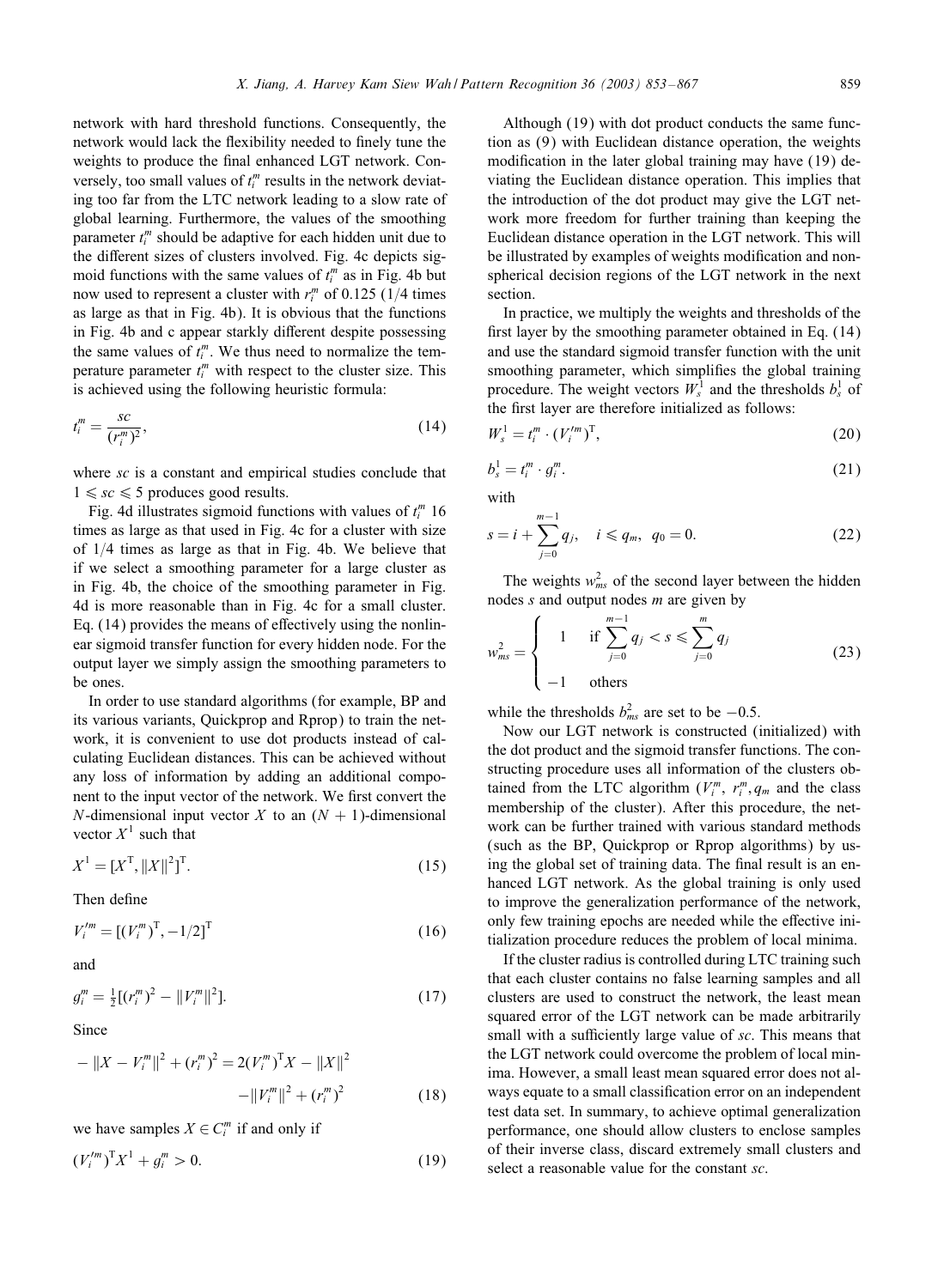## 4. Experimental results

This section illustrates the properties of the proposed LTC and LGT networks through several numerical experiments. It shows the placements and sizes of the clusters trained by LTC algorithm and the improvement of decision boundaries with global training and comparing training and classification performance with the  $K$ -means and LVQ1 [10] clustering algorithms as well as networks trained with the Rprop algorithm [23]. Rprop algorithm was selected for the global training of the LGT network since it is a gradient based method that has fast convergence properties compared to many other gradient based algorithm. Learning procedures were simulated by using  $MATLAB<sup>1</sup>$  and  $MATLAB<sup>3</sup>$ s Neural Network Tool [24] on a Pentium IV 1:5 GHz PC.

For the LTC algorithm, the following parameters were fixed for all experiments:  $lr1 = lr2(0) = 0.5$ ;  $Ts = 20$ . Only the parameter *nrmin* for the LTC algorithm and the constant *sc* for the LGT network were individually chosen for each experiment. We used the Rprop algorithm for global training of the LGT network with default training parameter values provided by MATLAB: learning rate  $lr = 0.01$ , increment to weight change  $delta = 1.2$ , decrement to weight change  $delta$  = 0.5, initial weight change  $delta = 0.07$ and maximum weight change  $delta$  = 50.0 [24].

For a fair comparison, the Rprop algorithm was also used to train the MLP using sigmoid transfer functions and a single hidden layer, which were initialized with the Nguyen–Widrow initialization algorithm [25]. For terminology simplicity, we will call this the *Rprop network*. Training parameters are the same as those used for the LGT network except the number of the hidden nodes and training epochs. To compare the proposedLTC clustering algorithm with other representative clustering methods, K-means and LVQ clustering algorithm were also implemented in the experiments. We selected  $K$ -means and LVQ algorithms for comparison because they are well-known clustering methods and few parameters are required to be set by the user. For  $K$ -means and LVQ algorithm, the number of clusters for each class was assigned in proportion with the number of training samples for the class. Cluster centers for each class were initialized with Gaussian distributed random vectors with the same mean and variance as the training data composition for the class. For the  $K$ -means algorithm, each class was trained using only samples of their own class. The training will stop if the update of the clusters does not change cluster centers any more. After training with K-means algorithm, the 1-NNK (nearest neighbor classifier) with all trained clusters as its prototypes was used for classification. For LVQ training, training samples were presented to the network in random as this seems to produce better results.

 $1$  MATLAB is a registered trademark of The MathWorks, Inc.

To compare the proposed LGT network with networks constructed by LVO and  $K$ -means clusters, each  $K$ -means and LVQ cluster was assigned a radius equal to half the distance between its center and the center of the nearest cluster that has different class membership. Clusters with these assigned radii were then used to construct a network for global training in the same way used for the proposed LGT network described in Section 3. For all training results, we report the mean values obtained from 50 repetitions. For reference, the test data were classified by the 1-NNK with all training samples as prototypes.

#### *4.1. The double spiral problem*

The double spiral problem is a common benchmark for connectionist learning algorithms. According to Baum and Lang  $[26]$ , a 2-50-1 BP network seems unable to find a correct solution to this problem. A 2-5-5-5-1 network with shortcut connections solved this problem but only after 20,000 training epochs using the BP algorithm [27], the resultant decision region is depicted in Fig. 5a. Fahlman's Cascade-Correlation meanwhile yielded correct solutions using between 12 and 19 hidden nodes after 1700 training epochs [28] with the decision region shown in Fig. 5b. Denoeux and Lengelle initialized the back propagation network with prototypes and solved this problem with a 3-20-1 network [1]. Perfect classification has been achieved after 1200 epochs of the accelerated back propagation algorithm with the associated decision region illustrated in Fig. 5c.

The LTC network was applied to the double spiral problem of 194 samples. For this two-class problem, we let the LTC algorithm generate clusters for only one class and create a network with one output node. Since the task is to achieve a perfect classification, the cluster radii were reset after training that they enclosedonly correct samples andall clusters were reserved (i.e.  $nr_{min}=1$ ). An example of cluster placement by the LTC algorithm is illustratedin Fig. 6a. For this LTC network, regions inside the clusters are classified as one class and regions outside as the other class.

LGT networks with  $sc = 2$  were trained using the Rprop algorithm. All networks in our 50 trials achieved perfect classification only after 50 epochs. An example of the decision region produced by the LGT network is depicted in Fig. 6b. The improvement of the decision region comparing to Fig. 6a is evident. By setting  $sc = 1.5$ , we get an almost perfect spiral decision region as shown in Fig. 6c after 80 epochs of training.

Table 1 reports the mean values of the training results of 50 trials of running for the LTC, LGT, Rprop, K-means and LVQ algorithms. While no training trial of Rprop(1) and Rprop(4) yielded the correct solution, 23 trials of Rprop(2) and 36 trials of  $Rprop(3)$  achieved perfect classification. Two examples of decision regions of Rprop networks that

<sup>2</sup> Examples of decision regions illustrated in the paper are obtained on a particular random run.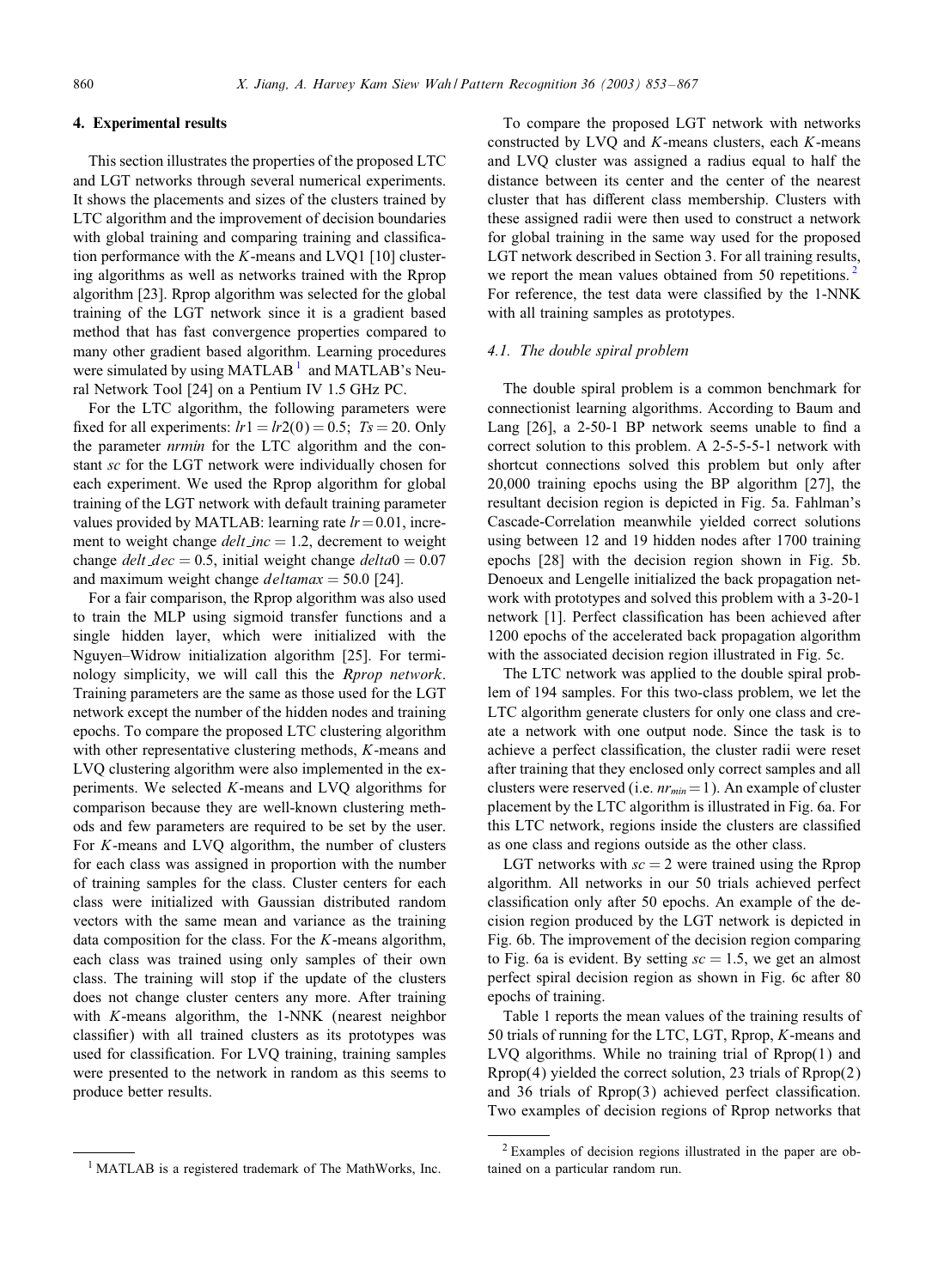

Fig. 5. Decision regions of (a) 2-5-5-5-1 network with shortcut connections and20 000 epochs of BP training [27], (b) Cascade-Correlation with1700 epochs of training [28] and (c) 3-20-1 initialized network with 1200 epochs of accelerated BP training [13].



Fig. 6. (a) Cluster placement of the LTC algorithm for the double spiral problem with 194 points; decision regions of LGT network of 31 hidden nodes with (b)  $sc = 2$  and 50 epochs of Rprop training and (c)  $sc = 1.5$  and 80 epochs of Rprop training.

Table 1 Training records of the double spiral problem

| Task       | Networks/Algorithms  | Numbers of<br>hidden nodes | Training time   |                | Classification<br>errors $(\% )$ | Examples of<br>generalization |  |
|------------|----------------------|----------------------------|-----------------|----------------|----------------------------------|-------------------------------|--|
|            |                      |                            | Epochs          | Time $(s)$     |                                  |                               |  |
| Spiral of  | <b>LTC</b>           | 31.17                      |                 | 0.26           | $\Omega$                         | See Fig. 6a                   |  |
| 194 points | $LGT$ (sc = 2/1.5)   | 31.17                      | 50/80           | 0.79/1.05      | 0/0                              | See Figs. $6b/c$              |  |
|            | Rprop(1)/(2)         | 31                         | 4000/5000       | 44.2 / 54.8    | 4.15/1.03                        | $-\beta$ ee Fig. 7a           |  |
|            | Rprop(3)/(4)         | 40                         | 4000/3000       | 60.4/46.2      | 0.42/1.96                        | See Fig. $7b$ —               |  |
|            | $K$ -means           | 32/64/96                   | 10/12/6         | 0.33/0.44/0.36 | 29.9/24.7/13.4                   |                               |  |
|            | LVO                  | 32/64/96                   | 300             | 192/245/304    | 26.3/18.6/5.78                   |                               |  |
|            | $K$ -means-LVO       | 32/64/96                   | $10/11/9 - 300$ | 193/246/305    | 20.6/6.86/5.27                   |                               |  |
|            | $K$ -means-LVQ-Rprop | 64                         | $10-300-100$    | 248            | 0.52                             | See Fig. 7c                   |  |
| Spiral of  | $LTC/LGT$ (sc = 1.5) | 32.36                      | $-\frac{80}{3}$ | 0.41/2.58      | 0/0                              | See Figs. 8a/b                |  |
| 776 points | Rprop(5)/(6)         | 32/40                      | 5000/5000       | 132/157        | 1.97/1.35                        | $-\beta$ see Fig. 8c          |  |
|            | $K$ -means-LVQ       | 34/68/102                  | 41/28/34-300    | 769/1023/1292  | 15.2/2.45/1.93                   |                               |  |
|            | $K$ -means-LVQ-Rprop | 68                         | 31-300-100      | 1034           | 0.87                             | See Fig. 8d                   |  |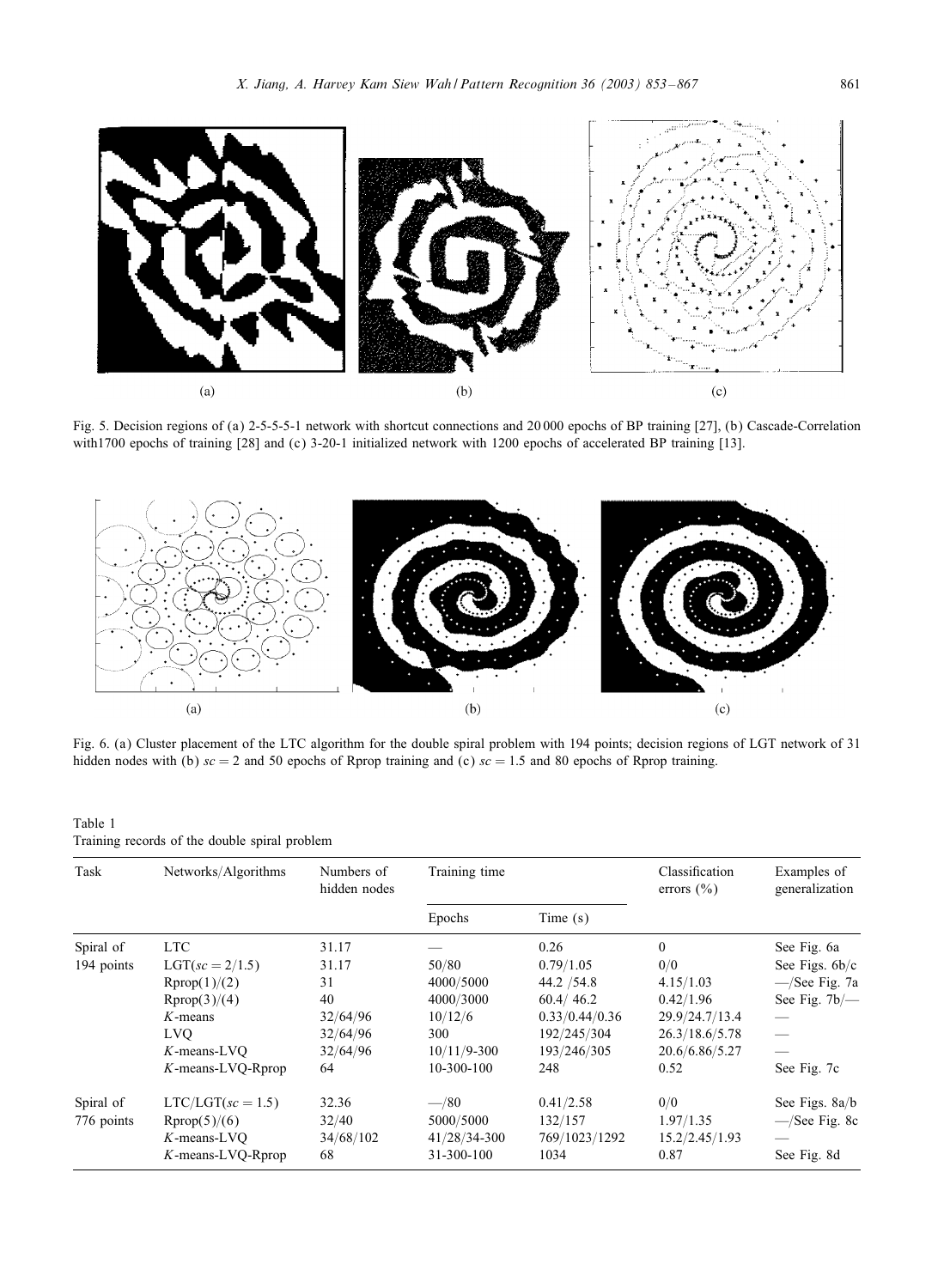

Fig. 7. Decision regions of Rprop networks with (a) 31 hidden nodes and 5000 epochs of training, (b) 40 hidden nodes and 4000 epochs of training and (c) of K-means-LVQ-Rprop network with 64 hidden nodes,  $sc = 1.5$  and 10-300-100 epochs of training.



Fig. 8. (a) Cluster placement of the LTC algorithm for the spiral problem with 776 points; decision regions of (b) LGT network with 32 hidden nodes,  $sc = 1.5$  and 80 epochs of Rprop training, (c) Rprop network with 40 hidden nodes and 5000 epochs of training and (d) K-means-LVQ-Rprop network with 64 hidden nodes,  $sc = 1.5$  and 31-300-100 epochs of training.

produced perfect classification are shown in Fig. 7a and b, which are far from a perfect spiral shape. In our experiments, we found that much better results could be achieved if the clusters were trained first using  $K$ -means and subsequently LVQ, compared to  $K$ -means or LVQ alone, as shown by the K-means-LVQ algorithm in Table 1. Therefore, clusters trained by  $K$ -means-LVQ algorithm were used to construct a network that was further trained by Rprop algorithm in the way same as the LGT network. The training results of such network with  $sc = 1.5$  (called K-means-LVQ-Rprop network) are given in Table 1 with an example of the decision region produced depicted in Fig. 7c.

To test the effect of increased number of training data on the algorithms, these experiments were repeated with 776 training samples with results being reported in Table 1. Fig. 8a and b illustrate an example of the LTC cluster placement and the LGT decision region, respectively. It is obvious that the significant increase in the training data did not upset the performance of the LTC and LGT networks. On average, only about one additional cluster was generated even though the number of training samples increased four fold. The Rprop network however seems to have much more dif ficulty with the increased training data. None of 50 training trials of either  $Rprop(5)$  or  $Rprop(6)$  achieved perfect classification. Examples of the decision regions of  $Rprop(6)$ and K-means-LVQ-Rprop with  $sc = 1.5$  shown in Fig. 8c

and d are clearly poorer than that produced by our LGT network.

These experiments clear demonstrate that the LGT network requires significantly shorter training time while producing better generalization results compared with various competing approaches for the double spiral problem. Although there are no test data for this problem, we can visually compare the generalization performance of different methods through the decision regions produced. Some recently developed neural network learning algorithms have been benchmarked using the double spiral problem [29,30] but the decision regions obtained are still inferior to the LGT network's performance obtained in this work.

## 4.2. A multi-model classification problem

Data for this multi-model classification problem were generated using 16 independent two-dimensional Gaussian random vectors  $X_1, X_2, \ldots, X_{16}$  with different means, variances anda priori probabilities as shown in Table 2. Samples generated by  $X_1-X_8$  were labeled as class one while those generated by  $X_9-X_{16}$  were labeled as class two. For this problem, the theoretical optimal Bayes classification error is calculated to be about 0.99% with the Bayes decision region illustrated in Fig. 9a. The nature of the training data enables us to test if small data clusters are ignored in the training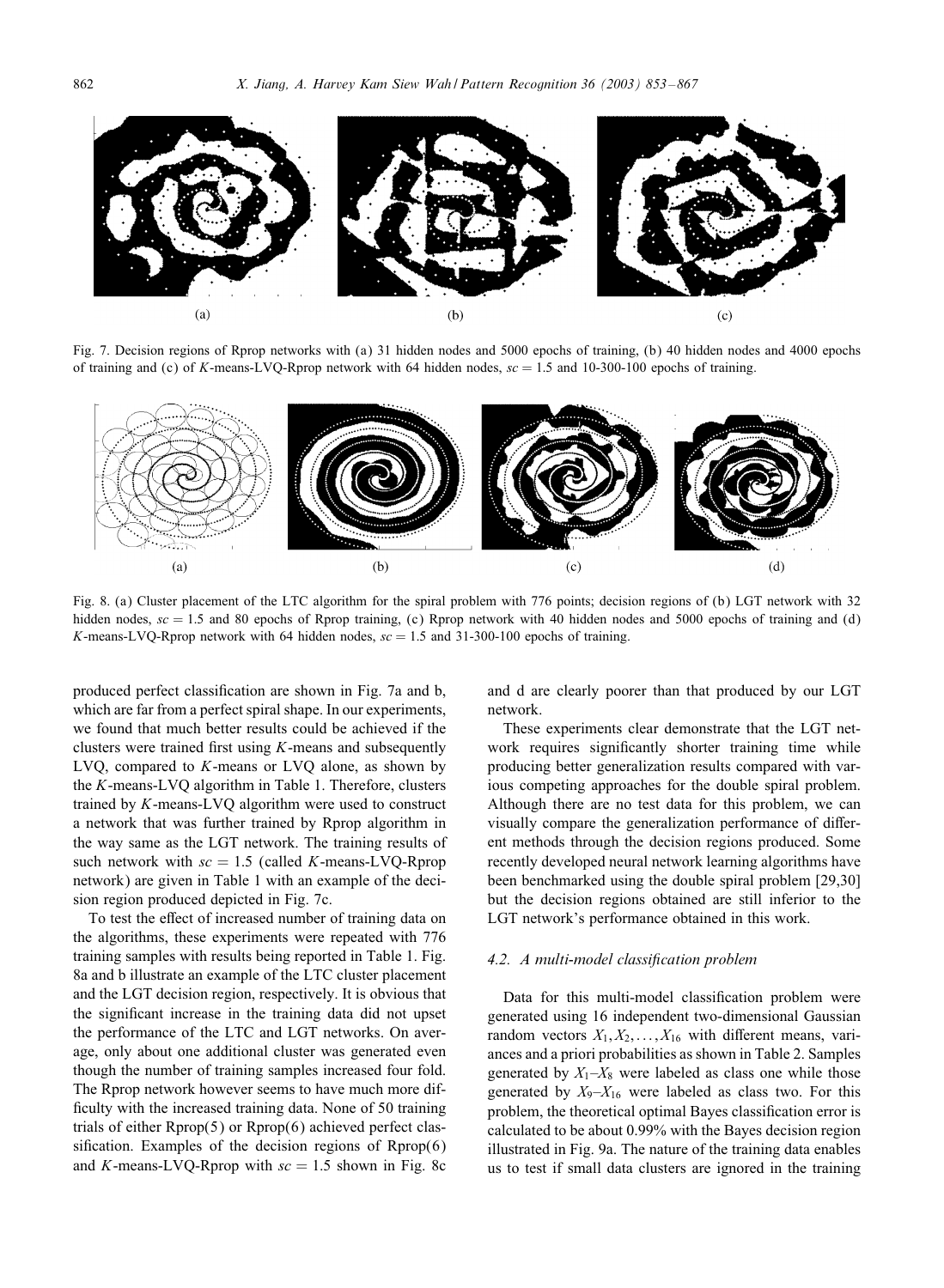



Fig. 9. (a) Bayes decision region, (b) cluster placement of the LTC algorithm with  $n_{min} = 7$  for clusters of one class; decision regions of (c) LGT network with 8 hidden nodes,  $sc = 4$  and 30 epochs of Rprop training and (d) Rprop network with 10 hidden nodes and 2000 epochs of training.

Table 2 Parameters of Gaussian random vectors

| vectors      | Random Mean vectors                  | Square roots A priori<br>of variance | probabilities      |
|--------------|--------------------------------------|--------------------------------------|--------------------|
| $X_1/X_9$    | $(-1.5, 1.5)/(0.5, -1.5)$ 0.0375     |                                      | $0.01389 (=1/72)$  |
| $X_2/X_{10}$ | $(0.5, 1.5)/(-1.5, -1.5)$ 2 × 0.0375 |                                      | $2 \times 0.01389$ |
| $X_3/X_{11}$ | $(-0.5, 0.5)/(1.5, -0.5)$ 3 × 0.0375 |                                      | $3 \times 0.01389$ |
| $X_4/X_1$    | $(1.5, 0.5)/(-0.5, -0.5)$ 4 × 0.0375 |                                      | $4 \times 0.01389$ |
| $X_5/X_{13}$ | $(-1.5, -0.5)/(0.5, 0.5)$ 5 × 0.0375 |                                      | $5 \times 0.01389$ |
| $X_6/X_{14}$ | $(0.5, -0.5)/(-1.5, 0.5)$ 6 × 0.0375 |                                      | $6 \times 0.01389$ |
| $X_7/X_{15}$ | $(-0.5, -1.5)/(1.5, 1.5)$ 7 × 0.0375 |                                      | $7 \times 0.01389$ |
| $X_8/X_{16}$ | $(1.5, -1.5)/(-0.5, 1.5)$ 8 × 0.0375 |                                      | $8 \times 0.01389$ |

procedure in favor of dominant clusters. 1440 samples were generated for training and after each training process, an independent data set of 144,000 samples was generated for testing. For such training and test data, the 1-NNK with all training data as prototype achieved the classification error on test sets of 1.53%.

The LTC algorithm with  $nr_{min} = 7$  was used to generate clusters for a single class with an example of cluster placements produced illustrated in Fig. 9b. LGT networks were trained with  $sc = 1.5$ . However, after 50 epochs of training, the average classification errors on both the training and test set were found to be worse than that of the corresponding LTC networks (see Table 3). Increasing training epochs only reduced classification errors marginally. It seems that the LGT networks could not effectively inherit the knowledge acquired from prior LTC training because the value set for the smoothing constant *sc* was too small. This hypothesis was further strengthen by the fact that LGT networks with  $sc = 4$  obtained better results only after 30 epochs of global training (see Table 3) with an example of the decision region produced depicted in Fig. 9c. The boundary improvements are however only marginal when compared with the LTC clusters generated. The Rprop(2) network meanwhile performed quite poorly as shown by its decision region in Fig. 9d. It could be seen that knowledge about small clusters of training data could not be learned even though the network had undergone 2000 epochs of training. Table 3 records various training and test results of Rprop networks with different number of hidden nodes and training epochs.

To make the LTC algorithm contribute more knowledge towards the LGT network, we used it to generate clusters for both classes. An example of cluster placements produced is shown in Fig. 10a with labeled class membership for each cluster. As could be seen, there are quite a number of overlapping regions where data are covered by clusters of belonging to different classes as well as regions not covered by any cluster at all. The LGT network successfully resolved these problems and produced decision region very similar to that of the optimal Bayes classifier as shown in Fig. 10b. For comparison, an example of the decision region produced by the Rprop(5) network is shown in Fig. 10c. Furthermore, we found that by using clusters of both classes, the LGT networks showed no problems in achieving good classification results with different values of *sc* (see Table 3). For the Rprop(5–7) networks, Rprop(7) showed effects of over-training with the lowest error rate on the training set but highest error rate on the independent test set (see Table 3). Training and test results for the K-means, LVQ, K-means-LVQ and K-means-LVQ-Rprop algorithms with different numbers of clusters are also listed in Table 3 while an example of the decision region using the  $K$ -means-LVQ-Rprop approach is shown in Fig. 10d.

In order to test the effects of using different values of  $nr_{min}$  on the performance of the network, we retrained the LTC network with  $nr_{min} = 2$ . For this case, 21.31 clusters were generated on average with a cluster placement example shown in Fig. 11a. The resultant LTC networks achieved an average classification error of 0.86% on the training set and 1.57% on the test set. Meanwhile, LGT networks with  $sc =$ 2.5 and trained with 50 epochs of Rprop, achieved an average classification error of  $0.28\%$  on the training set and  $1.12\%$ on the test set with a decision region example shown in Fig. 11b. One sees that the LGT network also well performed (classification error on the test set of  $1.12\%$ ) although it was over-trained (classification error on the training set of  $0.28\%$ ).

These empirical results above clearly show a significantly lower test set classification error rate for LGT networks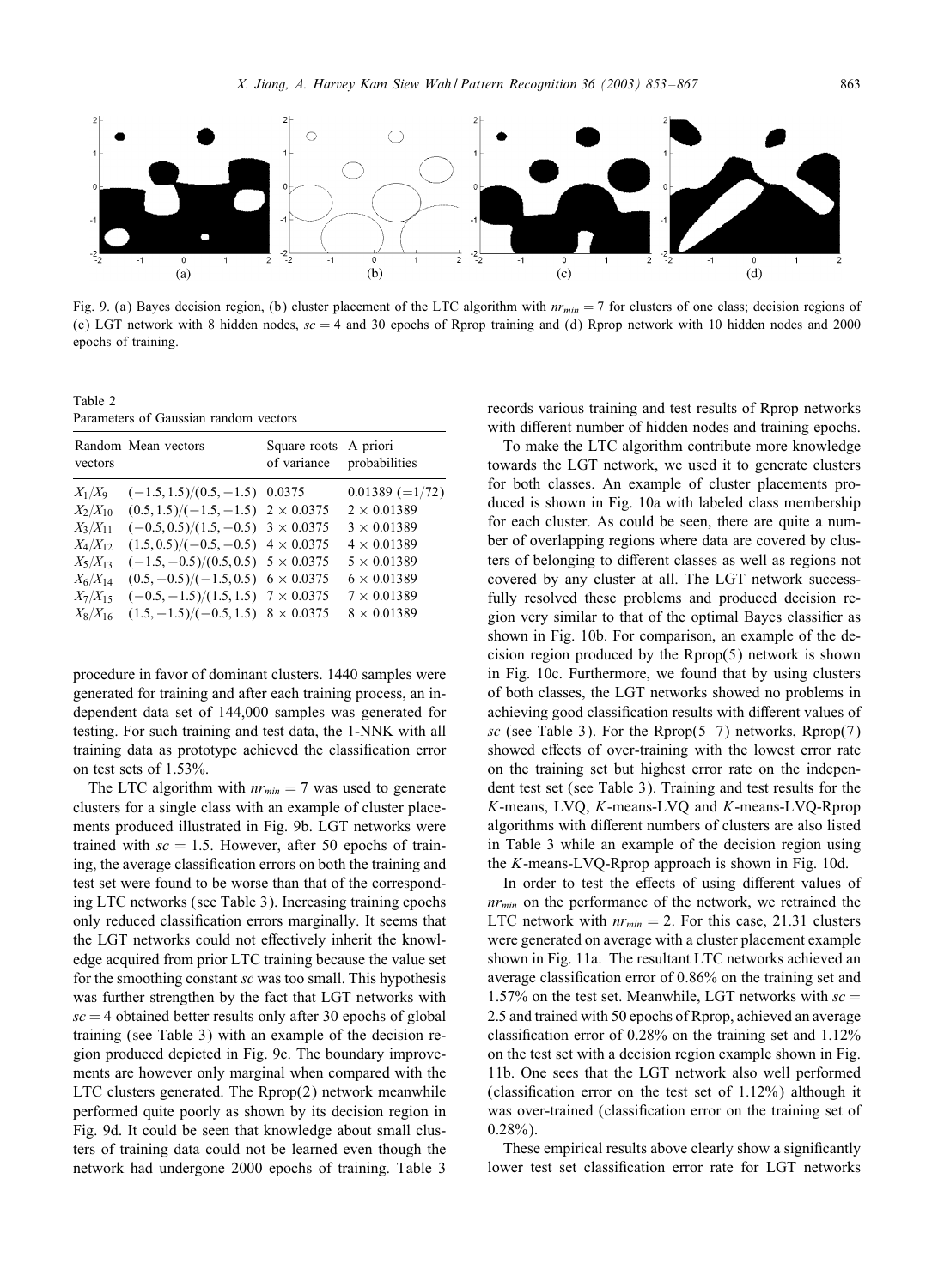| Table 3                                                            |  |  |
|--------------------------------------------------------------------|--|--|
| Performance of networks for the multi-model classification problem |  |  |

| <b>Networks</b>      | Numbers of<br>hidden nodes | Training time   |                | Classifi. errors on<br>training sets $(\% )$ | Classifi. errors on<br>test sets $(\% )$ |  |
|----------------------|----------------------------|-----------------|----------------|----------------------------------------------|------------------------------------------|--|
|                      |                            | Epochs          | Time $(s)$     |                                              |                                          |  |
| LTC(1)/LTC(2)        | 8.36/16.82                 |                 | 0.21/0.39      | 1.21/1.02                                    | 1.72/1.64                                |  |
| $LGT(1)(sc = 1.5/4)$ | 8.36                       | 50/30           | 1.18/0.89      | 1.94/0.71                                    | 2.26/1.12                                |  |
| $LGT(2)(sc = 1.5/4)$ | 16.82                      | 50/30           | 1.93/1.34      | 0.56/0.62                                    | 1.05/1.09                                |  |
| Rprop(1)/(2)         | 10                         | 1000/2000       | 20.5/40.38     | 3.31/2.22                                    | 4.12/3.06                                |  |
| Rprop(3)/(4)         | 15                         | 500/1000        | 13.8/26.7      | 2.02/0.81                                    | 2.37/1.63                                |  |
| Rprop(5)/(6)/(7)     | 20                         | 500/300/600     | 16.7/10.2/20.0 | 0.67/0.76/0.47                               | 1.23/1.48/1.63                           |  |
| $K$ -means           | 16/20/24                   | 13/13/15        | 1.02/1.08/1.13 | 8.41/7.78/6.79                               | 8.93/7.94/7.14                           |  |
| <b>LVO</b>           | 16/20/24                   | 50              | 197/206/216    | 9.19/7.22/5.02                               | 10.26/7.28/5.16                          |  |
| $K$ -means-LVQ       | 16/20/24                   | $12/14/14/-50$  | 198/207/217    | 8.11/6.71/4.14                               | 8.66/6.85/4.27                           |  |
| $K$ -means-LVQ-Rprop | 24                         | $14 - 50 - 100$ | 225            | 0.63                                         | 1.52                                     |  |



Fig. 10. (a) Cluster placement of the LTC algorithm with  $n r_{min} = 7$  for clusters of both classes; decision regions of (b) LGT network with 16 hidden nodes,  $sc = 1.5$  and 50 epochs of Rprop training, (c) Rprop network with 20 hidden nodes and 500 epochs of training and (d) K-means-LVQ-Rprop network with 24 hidden nodes,  $sc = 1.5$  and 13-50-100 training epochs.



Fig. 11. (a) Cluster placement of the LTC algorithm with  $nr_{min} = 2$  for clusters of both classes and (b) decision region of LGT network with 21 hidden nodes,  $sc = 2.5$  and 50 epochs of Rprop training.

achieved with substantially reduced training time compared with competing Rprop,  $K$ -means and LVQ approaches. Furthermore, experiments also demonstrate the robustness of LGT networks to different values of  $nr_{min}$  and smoothing constant *sc* as long as clusters of the both classes are used to construct the networks.

Table 4 lists the weights andbiases of sample LTC and LGT networks for this learning task. Although the difference of weight magnitudes between the LTC and LGT networks is significant, knowledge transfer from the LTC network is evident from the similar signs of corresponding weights for both networks (exception being the biases of the first layer).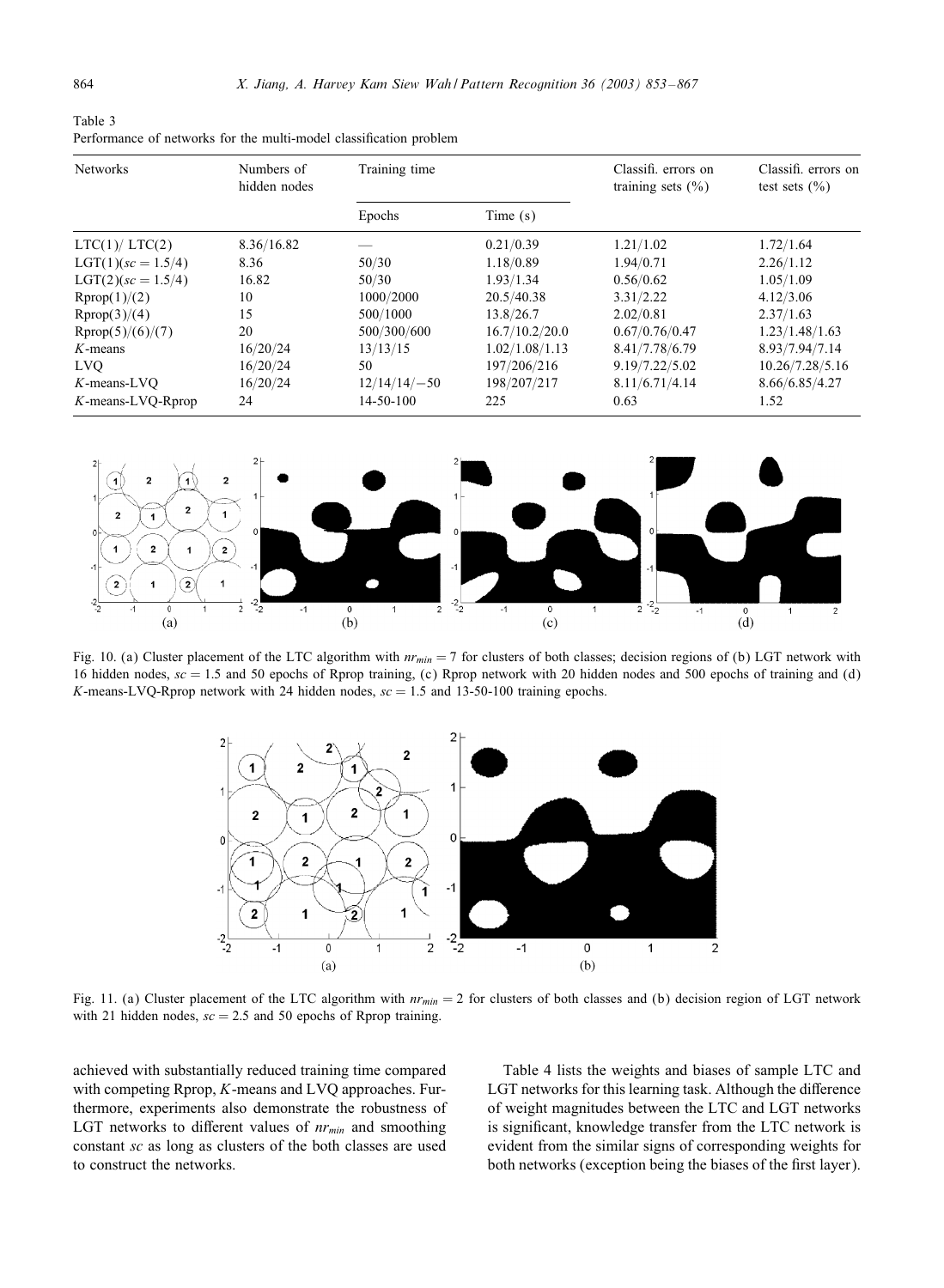Table 4 Weights and biases of the LTC and the corresponding LGT networks

|                           | LTC network trained with $nr_{min} = 7$ |                           |                |                           |            | LGT network ( $sc = 1.5$ , after 50 epochs of Rprop training) |                           |                |  |  |  |  |
|---------------------------|-----------------------------------------|---------------------------|----------------|---------------------------|------------|---------------------------------------------------------------|---------------------------|----------------|--|--|--|--|
| $W_1^1, \ldots, W_{16}^1$ |                                         | $b_1^1, \ldots, b_{16}^1$ | $W_1^2, b_1^2$ | $W_1^1, \ldots, W_{16}^1$ |            |                                                               | $b_1^1, \ldots, b_{16}^1$ | $W_1^2, b_1^2$ |  |  |  |  |
| 1.4885                    | $-1.5375$                               | 0.7344                    |                | 4.0595                    | $-4.4564$  | $-1.2826$                                                     | $-5.4293$                 | 2.3702         |  |  |  |  |
| 0.5851                    | $-0.4952$                               | 0.6510                    |                | 3.8401                    | $-4.6233$  | $-0.5018$                                                     | $-0.2478$                 | 2.1476         |  |  |  |  |
| 1.5412                    | 0.5152                                  | 0.4300                    |                | 12.6614                   | 3.7982     | $-4.0975$                                                     | $-9.9557$                 | 8.9640         |  |  |  |  |
| $-0.4645$                 | $-1.5103$                               | 0.7812                    |                | 0.5786                    | $-21.2692$ | $-0.5338$                                                     | 1.8863                    | 4.7073         |  |  |  |  |
| $-1.5233$                 | $-0.4553$                               | 0.4060                    |                | $-13.7766$                | $-5.3244$  | $-4.9919$                                                     | $-11.2169$                | 3.5769         |  |  |  |  |
| $-0.4684$                 | 0.4956                                  | 0.3734                    |                | $-5.8937$                 | 5.3699     | $-7.5615$                                                     | $-0.4369$                 | 13.2057        |  |  |  |  |
| 0.5076                    | 1.4872                                  | 0.2697                    |                | 10.1727                   | 30.7147    | $-10.5127$                                                    | $-24.5525$                | 15.8206        |  |  |  |  |
| $-1.5249$                 | 1.4993                                  | 0.2551                    |                | $-35.3146$                | 33.7207    | $-11.3452$                                                    | $-52.0506$                | 19.2293        |  |  |  |  |
| $-0.5103$                 | 1.4867                                  | 0.7811                    | $-1$           | $-1.2808$                 | 4.6301     | $-0.3497$                                                     | $-1.1028$                 | $-2.0747$      |  |  |  |  |
| 1.5270                    | $-0.4998$                               | 0.3290                    | $-1$           | 21.4047                   | $-5.7079$  | $-6.9260$                                                     | $-17.1750$                | $-19.5038$     |  |  |  |  |
| 1.5556                    | 1.5563                                  | 0.7352                    | $-1$           | 4.0272                    | 4.4272     | $-1.1551$                                                     | $-6.3004$                 | $-4.4206$      |  |  |  |  |
| $-0.4680$                 | $-0.4601$                               | 0.2621                    | $-1$           | $-11.2833$                | $-9.2719$  | $-11.3995$                                                    | $-2.7146$                 | $-18.7471$     |  |  |  |  |
| $-1.4542$                 | 0.5229                                  | 0.6298                    | $-1$           | $-5.5045$                 | 6.0064     | $-1.5145$                                                     | $-3.9867$                 | $-3.6655$      |  |  |  |  |
| 0.4701                    | 0.5528                                  | 0.5524                    | $-1$           | 3.6045                    | 4.4388     | $-4.1826$                                                     | $-0.8931$                 | $-7.7200$      |  |  |  |  |
| 0.4986                    | $-1.4888$                               | 0.1664                    | $-1$           | 26.9165                   | $-80.7624$ | $-27.1137$                                                    | $-65.8550$                | $-15.4203$     |  |  |  |  |
| $-1.4955$                 | $-1.5054$                               | 0.2757                    | $-1$           | $-29.7446$                | $-29.2777$ | $-9.6711$                                                     | $-44.1128$                | $-11.6775$     |  |  |  |  |
|                           |                                         |                           | $-0.5$         |                           |            |                                                               |                           | $-0.8172$      |  |  |  |  |

#### *4.3. Glass problem in Poben1 data sets*

Proben1 is a collection of real world problems with actual data [31] to benchmark neural network learning algorithms. We particularly selected the "glass problem" from the Proben1 data sets because it was reported to show complex decision boundaries and heavy overlapping of classes, which severely test the ability of a classifier in achieving good generalization [32]. In addition, the glass problem is to classify the nine-dimensional data into six classes, which is different from the two previously examined problems in Sections 4.1 and 4.2 (classifying two-dimensional data into two classes). The problem essentially lies in classifying glass based upon the description of its splinters. For algorithm evaluation, the dataset of 214 samples was divided into three sets, i.e., the test, training and validation sets, which are built from three different partitions of the dataset and contain  $50\%$ ,  $25\%$  and  $25\%$  of the total data samples, respectively. This partition is applied to three different orders of the whole dataset, leading to three different sequences for training, glass1, glass2 and glass3 [31]. The 1-NNK with all training samples as prototypes achieves test data classification errors of  $37.74\%$ ,  $35.85\%$ and 22.64% for the glass1, glass2 and glass3.

In training the LTC network, we set  $nr_{min} = 2$ . Only the training data sets (exclusive validation sets) were used for cluster training and clusters of all classes were used to construct the network. Meanwhile for LGT training, we set  $sc = 3$ . The LGT network was trained with Rprop algorithm until the least mean squared error on the validation set increased for 20 epochs. The network weights at the minimum validation error rate were then used for the classification of the test data. This procedure was similarly applied in the Rprop training of networks initialized with the Nguyen–Widrow and K-means algorithm. Table 5 records the training and test results for glass1, glass2 and glass3.

For glass3 problem, the 1-NNK achieves surprisingly much better classification error on test data than all other classifiers implemented in this work. Nevertheless, it could be seen from Table 5 that our LGT approach performed significantly better for all the three glass problems than the K-means, LVQ, Rprop and K-means-Rprop networks in terms of classification errors on both the training and test sets. In addition, classification errors on both the training and test sets of glass1, glass2 and glass3 achieved by the LGT network in this work are much lower than the results reported in Refs. [31,32]. Although the global training epochs of LGT networks were less than that of Rprop networks initialized with the Nguyen–Widrow algorithm, the absolute training time of the LGT network was slightly longer for glass2. This is due to the early stopping of the Rprop training procedure for this data set with the application of the validation method.

#### 5. Conclusion

A new method of constructing and training feed-forward neural networks for difficult pattern recognition problems is developed. Network construction is based on using clusters, which are generated and trained sequentially using the local subsets of the training data set. The proposed local training algorithm can rapidly learn about distinct local data subsets without being affected by the complicated global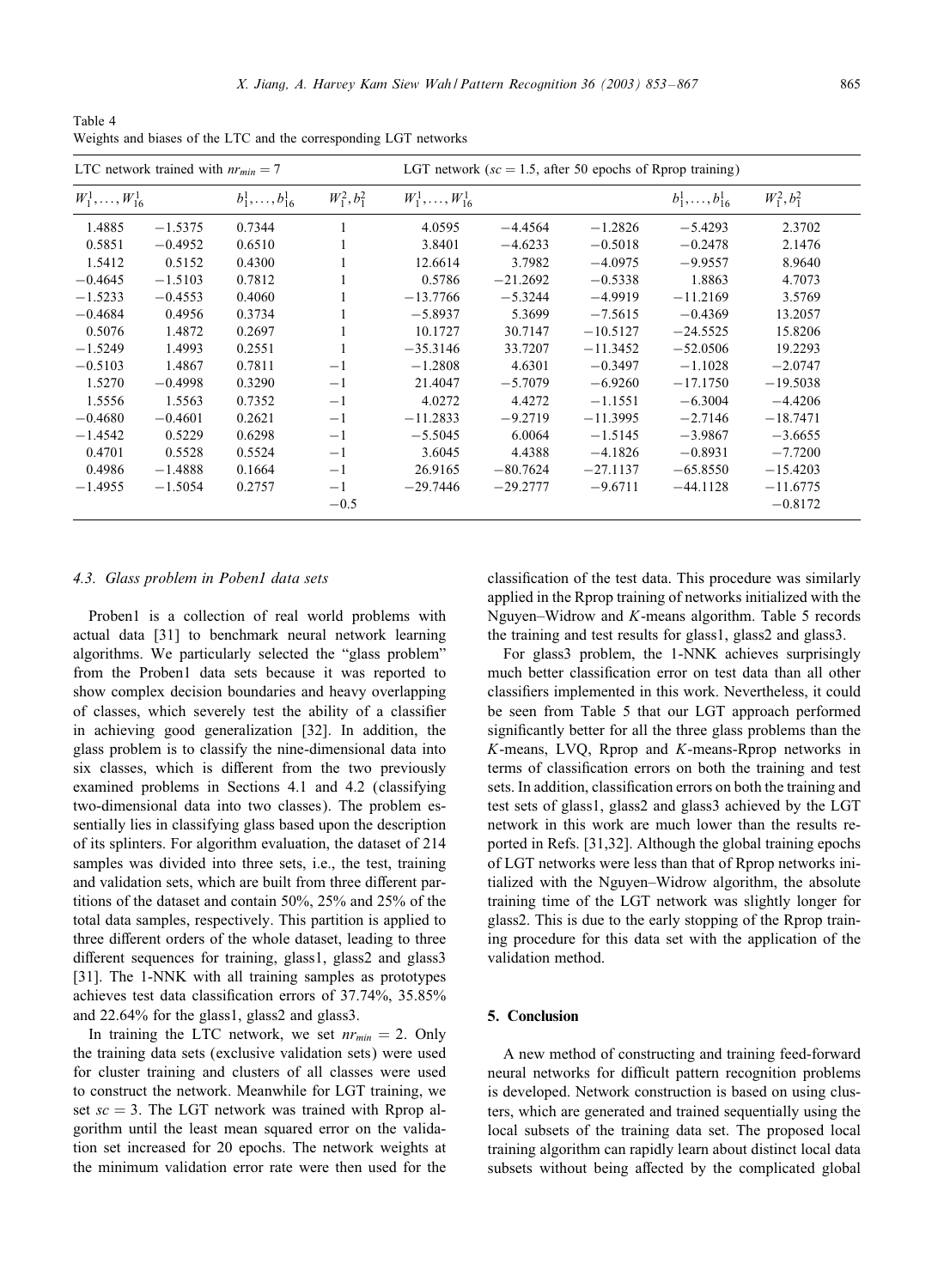| Table 5                                                                    |  |  |  |  |
|----------------------------------------------------------------------------|--|--|--|--|
| Performance of networks for the glass problems (glass1, glass2 and glass3) |  |  |  |  |

| Data sets/networks | Hidden nodes | Training times |       | Classification errors on<br>the training set $(\% )$ |       |       | Classification errors on<br>the test set $(\% )$ |       |       |
|--------------------|--------------|----------------|-------|------------------------------------------------------|-------|-------|--------------------------------------------------|-------|-------|
|                    |              | Epochs         | Times | Min                                                  | Mean  | Max   | Min                                              | Mean  | Max   |
| 1/LTC              | 12.17        |                | 0.17  | 15.36                                                | 21.24 | 31.46 | 33.56                                            | 36.74 | 42.72 |
| 1/LGT              | 12.17        | 46.75          | 0.61  | 8.41                                                 | 17.61 | 24.30 | 22.64                                            | 28.04 | 32.71 |
| $1/R$ prop         | 12           | 72.36          | 0.78  | 17.36                                                | 23.41 | 42.63 | 24.42                                            | 32.56 | 47.06 |
| $1/K$ -means       | 12           | 5.12           | 0.24  | 28.97                                                | 38.75 | 53.27 | 32.30                                            | 44.98 | 60.38 |
| 1/LVO              | 12           | 50             | 14.02 | 37.38                                                | 42.52 | 53.27 | 33.19                                            | 44.38 | 55.73 |
| $1/K$ -means-Rprop | 12           | 5.1-45.4       | 0.94  | 11.44                                                | 18.85 | 25.76 | 22.76                                            | 35.79 | 49.06 |
| 2/LTC              | 12.34        |                | 0.18  | 18.33                                                | 25.56 | 43.56 | 32.25                                            | 36.37 | 48.46 |
| 2/LGT              | 12.34        | 48.70          | 0.64  | 6.78                                                 | 15.33 | 21.34 | 26.30                                            | 34.68 | 41.36 |
| $2/R$ prop         | 12           | 51.83          | 0.62  | 18.84                                                | 28.54 | 54.47 | 35.96                                            | 48.74 | 58.15 |
| $2/K$ -means       | 12           | 4.74           | 0.21  | 29.31                                                | 42.61 | 49.25 | 35.85                                            | 49.17 | 58.49 |
| 2/LVQ              | 12           | 50             | 14.11 | 34.58                                                | 48.75 | 55.80 | 49.06                                            | 52.27 | 56.61 |
| $2/K$ -means-Rprop | 12           | $4.7 - 51.2$   | 1.02  | 7.55                                                 | 16.56 | 21.98 | 30.19                                            | 39.44 | 49.17 |
| 3/LTC              | 12.75        |                | 0.17  | 12.34                                                | 20.05 | 26.53 | 26.42                                            | 32.43 | 41.51 |
| 3/LGT              | 12.75        | 46.56          | 0.65  | 10.28                                                | 14.72 | 21.23 | 25.43                                            | 31.54 | 40.17 |
| $3/R$ prop         | 13           | 72.38          | 0.87  | 18.20                                                | 26.28 | 45.23 | 29.47                                            | 43.32 | 64.31 |
| $3/K$ -means       | 13           | 4.72           | 0.23  | 28.04                                                | 39.44 | 54.21 | 35.85                                            | 48.98 | 60.38 |
| 3/LVO              | 13           | 50             | 14.09 | 37.38                                                | 43.27 | 57.94 | 52.83                                            | 60.76 | 79.24 |
| $3/K$ -means-Rprop | 13           | 4.7-47.9       | 0.98  | 11.55                                                | 15.79 | 26.42 | 28.31                                            | 37.21 | 56.60 |

training data structure. It therefore overcomes the drawbacks of monolithic network training methods, which depends on the average characteristics of the entire training data set. Given the values of its learning parameters, the algorithm automatically determines the number of clusters, which correspond to the number of hidden units of the resultant LGT network. The number of LTC clusters tends to be minimal since clusters are permitted to enclose samples of their own as well as their inverse classes and the training algorithm always attempts to have a cluster growing to enclose more and more samples within the Bayes decision region. This effectively reduces the network size besides increasing its generalization ability.

However, since hypersphere clusters are used, the LTC network can only form piecewise spherical decision regions that limit the generalization ability. To overcome this drawback, the LTC network is converted to a network that both inherits the knowledge of the LTC network and is capable of further training using established training methods operating on the global training set. The resulting LGT network converges rapidly due to its inherited knowledge with good generalization ability from the global training.

We believe our proposed algorithm mimics the knowledge discovery approach of the human brain, which typically decomposes a complicated concept or idea into simpler subsets and learning the details of each subset sequentially before integrating and generalizing all the individual pieces of knowledge acquired. The effectiveness of the LGT network has been amply demonstrated through its superior results in terms of accuracy and learning speed

(compared with other representative clustering and learning approaches implemented in this work) on three benchmark problems operating on both synthetic and real data sets.

#### **References**

- [1] T. Denoeux, R. Lenglle, Initializing back propagation networks with prototypes, Neural Networks 6 (1993) 351–363.
- [2] P. Burrascano, Learning vector quantization for the probabilistic neural network, IEEE Trans. Neural Networks 2 (1991) 458–461.
- [3] H.G.C. Traven, A neural network approach to statistical pattern classification by 'semi-parametric' estimation of probability density functions, IEEE Trans. Neural Networks 2 (1991) 366–377.
- [4] C.L. Scofield, D.L. Reilly, Into silicon: real time learning in a high density RBF neural network, IJCNN'91, Seattle, Washington, 1991, pp. 551–556.
- [5] M.T. Musavi, W. Ahmed, K.H. Chan, K.B. Faris, D.M. Hummels, On the training of radial basis function classifiers, Neural Networks 5 (1992) 595–603.
- [6] D.F. Specht, Enhancements to probabilistic neural networks, IJCNN'92, 1992, pp. 761–768.
- [7] W. Pedrycz, Conditional fuzzy clustering in the design of radial basis function neural networks, IEEE Trans. Neural Networks 9 (1998) 601–612.
- [8] R. Kumar, P. Rockett, Multiobjective genetic algorithm partitioning for hierarchical learning of high-dimensional pattern spaces: a learning-follows-decomposition strategy IEEE Trans. Neural Networks 9 (1998) 822–830.